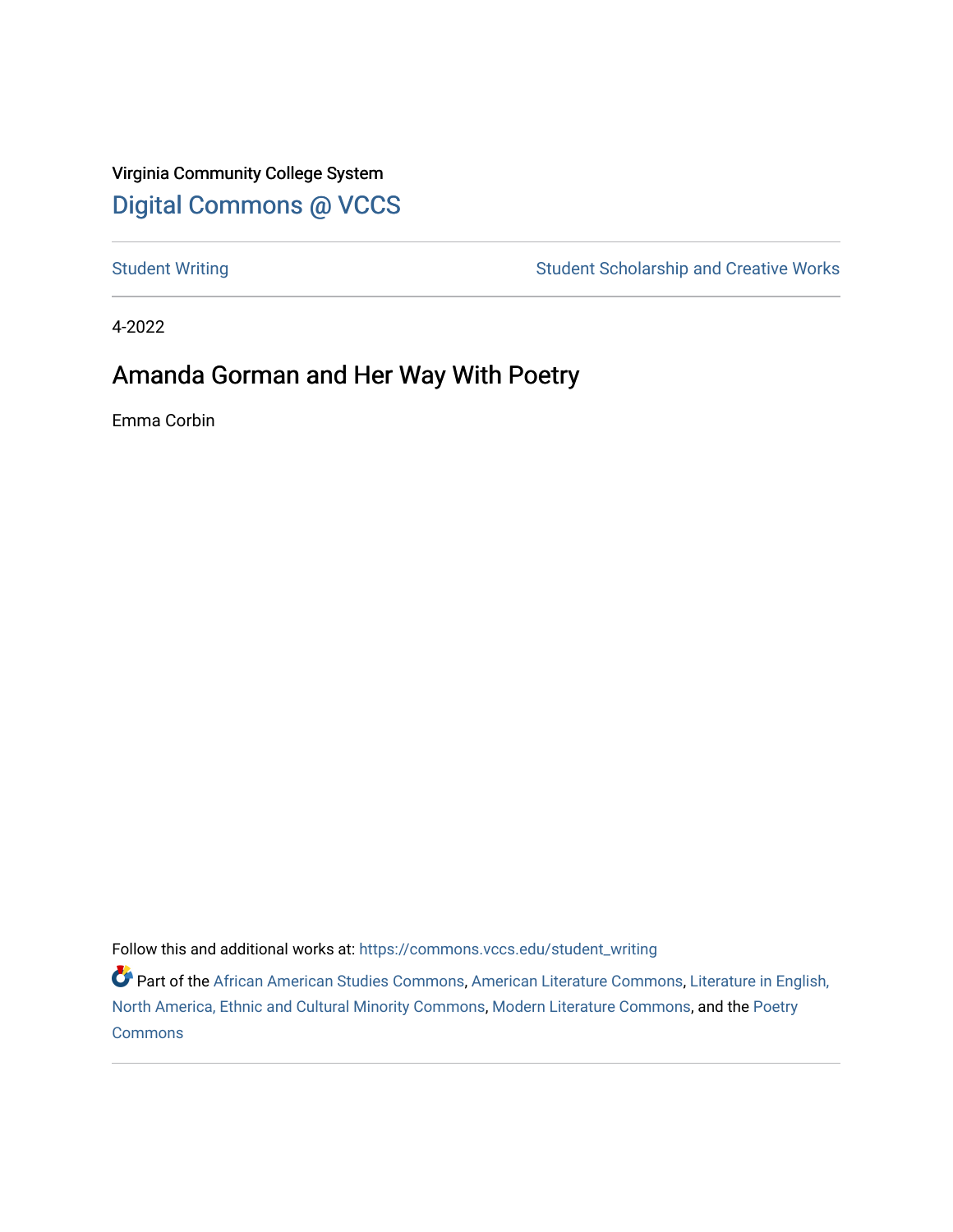#### Emma Corbin

Professor Diane Critchfield

Women in Literature II

#### 21 March 2022

#### Amanda Gorman and Her Way With Poetry

Merry Byrd in "The Sankofa Spirit of Afro-futurisms in Who Fears Death and Riot Baby" states that Amanda Gorman sets out to create work that will heal a nation by creating a place where the past and the future meet in equilibrium (46). Gorman's poetry, specifically "The Hill We Climb," focuses on our lives as a collective and invites us to move forward together as one. Throughout her collection of poetry, she addresses issues, such as climate change, social injustice, racial inequality, etc. to be a voice for our future. For her, poetry is a creative space to speak on our country's injustices in a way that people are more inclined to read and/or listen to. Amanda Gorman promotes perseverance and togetherness throughout her poems: "Earthrise," "The Hill We Climb," and "The Miracle of Morning" to challenge the narrative of our nation's history and make the world a better place for the generations to come.

Amanda Gorman, the youngest inaugural poet at the age of twenty-two, has always had a love for writing and helping people. Gorman and her siblings, including her twin sister, were raised by a single mother in Los Angeles, California. Gorman grew up with a speech impediment as well as an auditory processing disorder, so she had to look for other means of expressing herself (Zelazko). In an interview with Vogue, Gorman states that she started writing poetry far before she began reading it because at the time, poetry was not taught in the classroom (St. Felix). Furthermore, Gorman says that her mother thinks her poetry is bound to save democracy (St. Felix). In 2013, Gorman was named the Los Angeles Youth Poet Laureate and while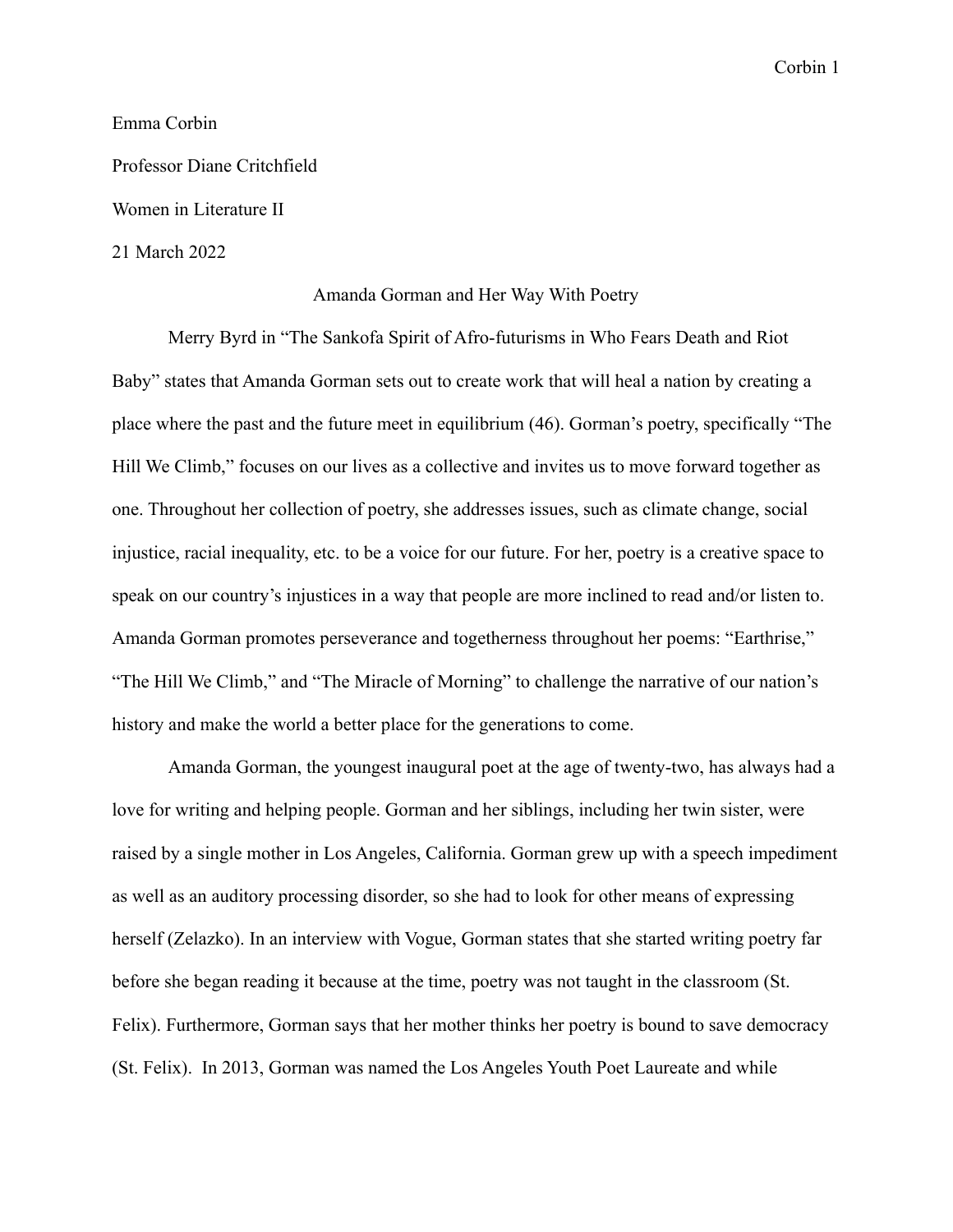attending Harvard in 2017, she became the first to be named National Youth Poet Laureate (Zelazko). Both Gorman and her twin sister are activists because they feel, as with most young adults these days, that now more than ever our country needs change and there is no reason that we have been fighting for the same basic human rights for hundreds of years. Due to all of the difficulties and injustices she faced throughout her lifetime, being a young black poet with a speech impediment and raised by a single mother, Gorman uses her experiences throughout her life to turn them into pieces of literature that helps others and unites people to fight against our country's injustices to better the nation for the future.

After gaining fame and publicity when Gorman performed at President Joe Biden's Inauguration in 2020, scholars have had a lot to say about how her poems promote togetherness and ignites a flame throughout the people as we hear her poems. One scholar states that beyond the politics surrounding her performance of "The Hill We Climb" at the inauguration, the lines alone bring on a sense of enlightenment and thrill to listeners and readers (Errington et al.). Gorman's inaugural performance left many calling her our messenger of the past and our voice for the future from the way she described our nation's history and rallied the listeners watching live as well as millions of people watching from home together to do something to change our future. While another scholar says that her work contains Afrofuturist principles in the way she describes the past and the future to create better conditions for our nation's people, specifically people of color (Byrd 46). Gorman and her twin sister have always wanted to help others in any way they can, so becoming activists was never a surprise, but Gorman voices the discrepancies of our nation with her written work while her sister turns to film production to showcase the issues common people face throughout our nation everyday and at times, they even work in collaboration.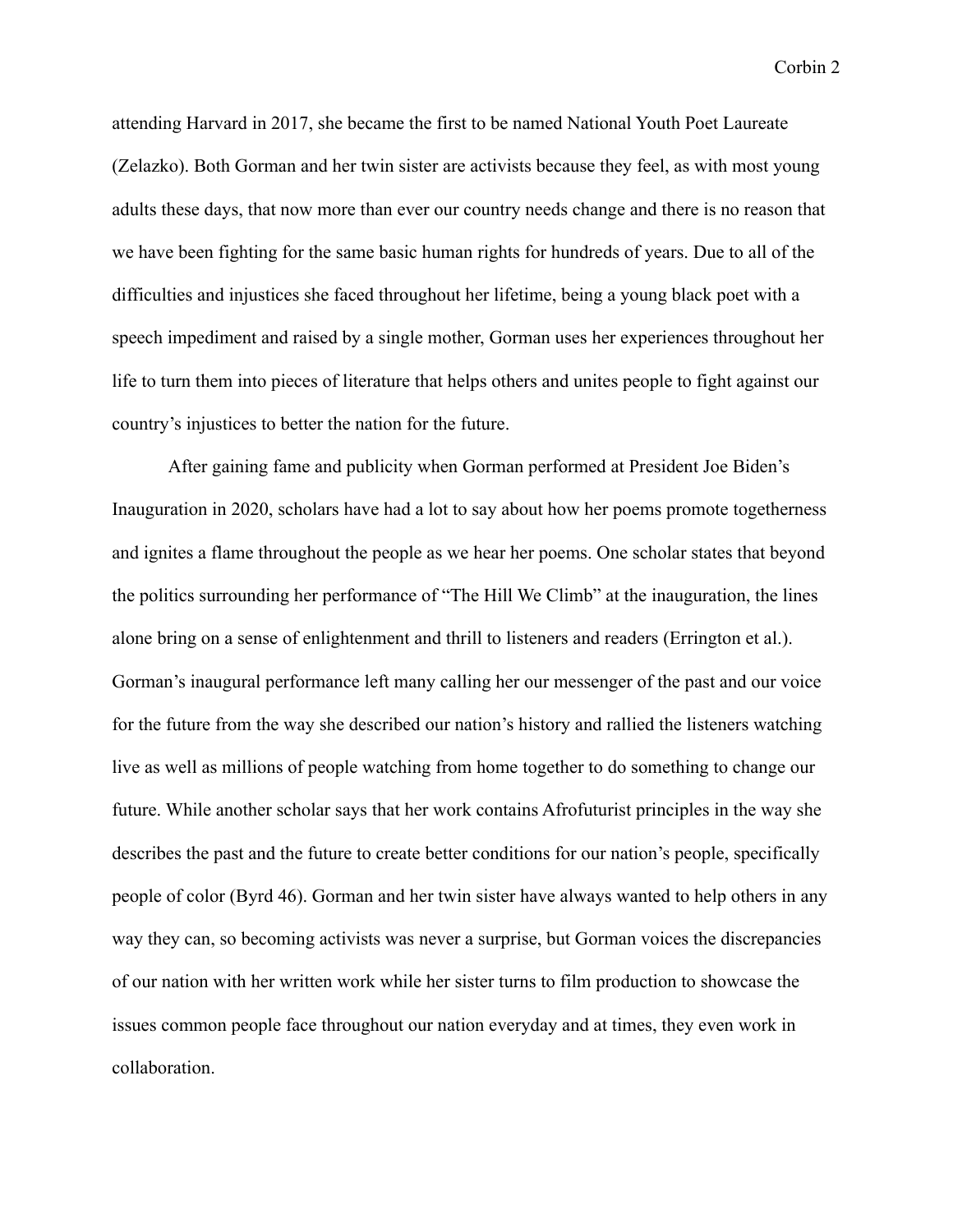The free verse poem, "The Hill We Climb," brought Amanda Gorman the fame that she was inevitably going to get due to her talent of igniting togetherness and change throughout our nations and its people through her words. Specifically, "The Hill We Climb" speaks on pieces of our nation's history that no one should be proud of, but Gorman finds a way to describe how we must come together and learn from them to leave our country better than we found it. Early on in the poem, Gorman states, we are striving "To compose a country committed / To all cultures, colors, characters / And conditions of man" (Lines 22 - 24). Within our country's history, there has always been an issue with rights, whether this is rights for black men, rights for women, or rights for people of different sexualities. For a country to be known as the land of immigrants, Gorman states that we must have government policies to support this and guarantee immigrants and people of all kinds the rights they deserve. Additionally, the speaker says: "Because being American is more than a pride we inherit  $-$  / It's the past we step into and how we repair it" (Lines 49 - 50). This quote adds a more serious tone to the poem and takes a jab at the South and the pride people hold towards the Confederation. Our nation's history is not something we can change, but together we can take the steps to learn from our mistakes and to leave the world as a better place when we are gone. These quotes clearly show that Amanda Gorman sets out to challenge the narrative of our country's prolonged history of inequality and "The Hill We Climb" does just that.

Furthermore, "The Hill We Climb" is more of a political poem than "Earthrise" and "The Miracle of Morning" because it was written for Joe Biden's inauguration. Even with the poem being widely political, Gorman still found a way to bring the country together and imagine how the world could be if we stood up for what we believe in. Lori Martin in her editorial note states that after Gorman read "The Hill We Climb" at the inauguration, there has been a feeling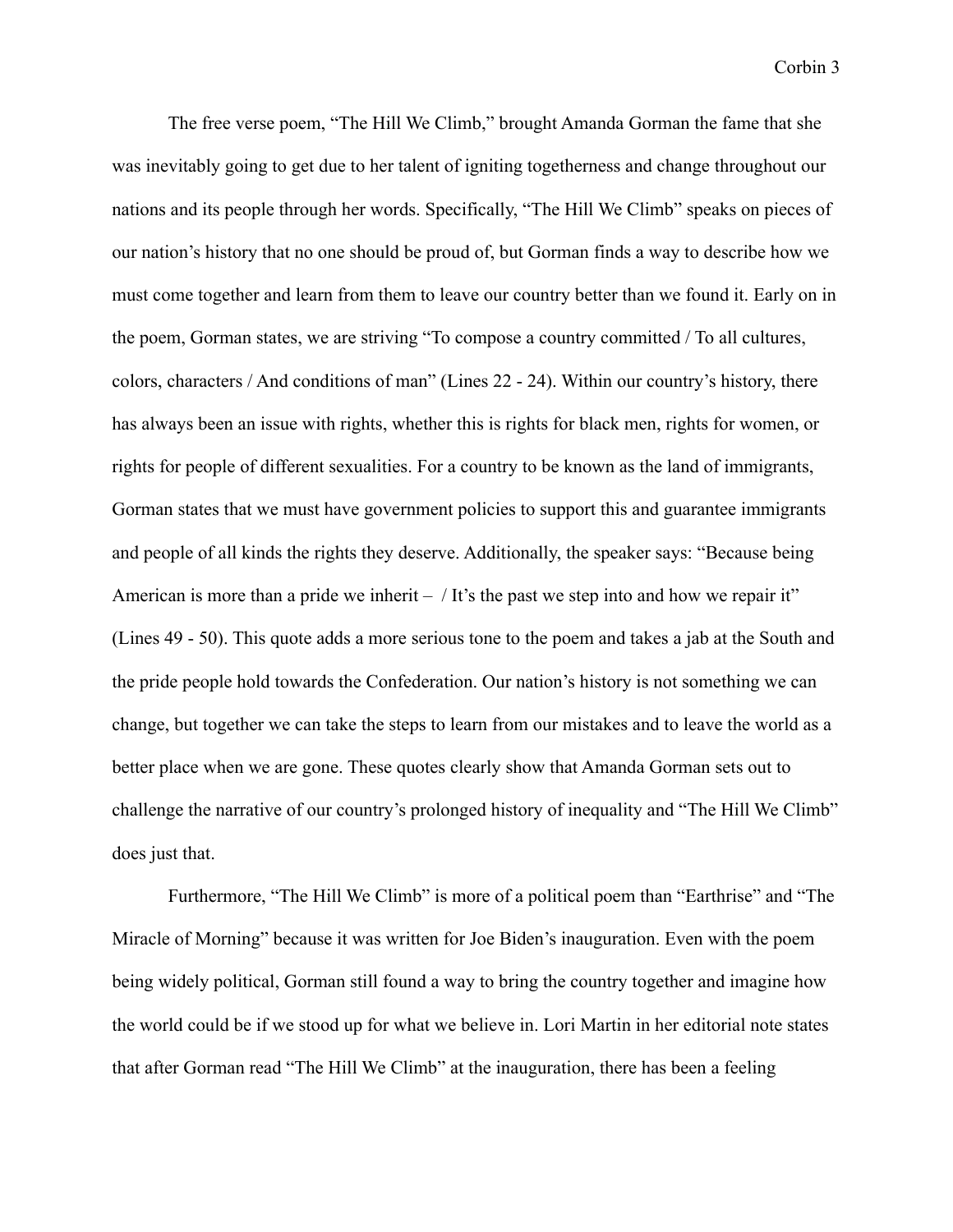lingering that "something new is happening" (297). "The Hill We Climb" contains rather political lines such as "where can we find light / In this never-ending shade," "We braved the belly of the beast," and "Our people diverse and dutiful. / We'll emerge, battered and beautiful," to help describe our past, create a sense of change, and allude to the new presidency resembling the dawn of a new day (Lines 2 - 3, 5, 102 - 103). For most people, President Donald Trump's term in office was not something to be proud of. This was a situation in which many losts rights that had just recently been given to them–or at least it felt that way anyway. With the new presidency coming in, Gorman signified that we can now persevere and do something about our past to help those around us who are being hit by inequality and social injustice. Amanda Gorman's most well known poem, "The Hill We Climb," speaks on our nation's past to create a sense of perseverance and togetherness to create a future that we will be proud to share with the generations to come.

Similar to "The Hill We Climb," Amanda Gorman's poem "Earthrise" contains lines about inequality, social injustice and changing the narrative of our country's history, but focuses on climate change rather than politics. For years climate change has been a concern, but to the average citizen, it seems like the issue is far too large for them to help the cause, but Gorman's poem, "Earthrise," reassures people that anything can help conserve our planet. The speaker says, while some believe that climate change will just go away, others pray because even when disasters are over "it is the obscure, the oppressed, (and) the poor" who "still suffer more than anyone" (Lines 20 - 27). These lines circle back to the inequality and injustices throughout our country. People pray that disaster never strikes their homes and families, but there are people across the country who feel this type of struggle and defeat every day. Gorman proceeds to say "You don't need to be a politician / To make it your mission to conserve, to protect / …To give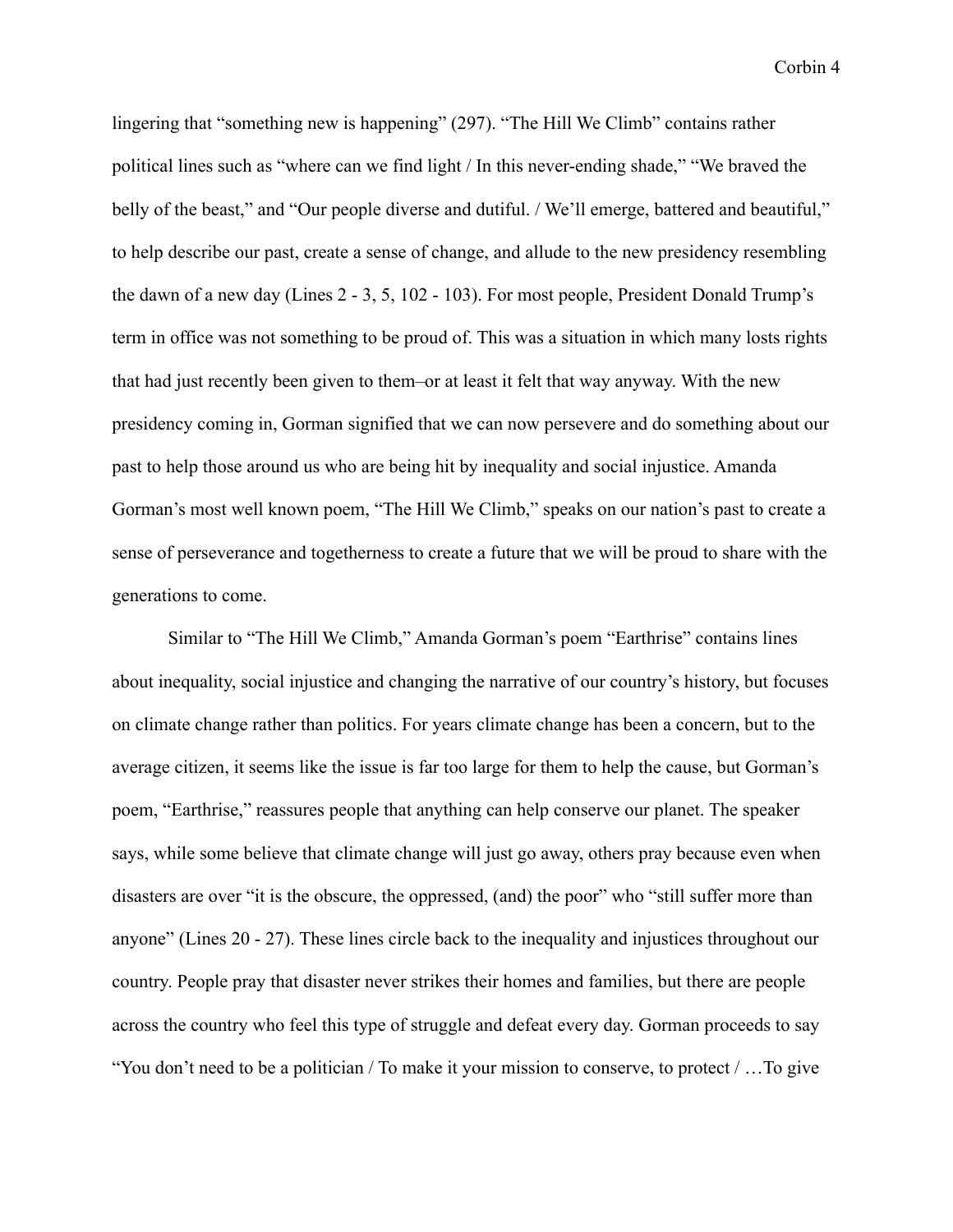next generations the planet they deserve" (Lines 41 - 42, 46). In these lines, Gorman states that we do not need to be anybody special to come together within this cause and help preserve our world for the generations to come. With our growing population and standard of living as well as climate change negatively affecting animal production across the world, if something is not done to combat this within the next few years, the effects of climate change and global warming will be irreversible (Kuraz). Amanda Gorman uses "Earthrise" as a way to voice that the people of this nation need to put their differences aside and come together to fight against climate change and make the world a better place for the future generations to come.

Like many of Amanda Gorman's poems, "The Miracle of Morning" is very optimistic, but rather than speaking on politics and climate change like the poems discussed previously, this poem focuses on something that has been significantly affecting our lives for the past two years: the Coronavirus pandemic. Gorman states, "The question isn't if we will weather this unknown, / But how we will weather this unknown together" (Lines 11 - 12). Although people across the world were isolated from their friends and families, we found new ways to come together and fight through the struggles we were facing. Additionally, the speaker states, "We'll observe how the burdens braved by humankind / Are also the moments that make us humans kind" (Lines 30 - 31). Gorman means that the people of this nation may mourn and struggle, but together, we will come out of the situation as better beings, ready to take on a new world. Throughout "The Miracle of Morning", Gorman states that even during the spike of the pandemic when everyone was isolated, we still found a way to come together to fight for what we believe in to make the world a better place. Arana-Chicas and other scholars support Amanda Gorman's message from "The Miracle of Morning" when they discuss how in the spring of 2020, despite the pandemic, millions of people came together to support the Black Lives Matter movement and fight against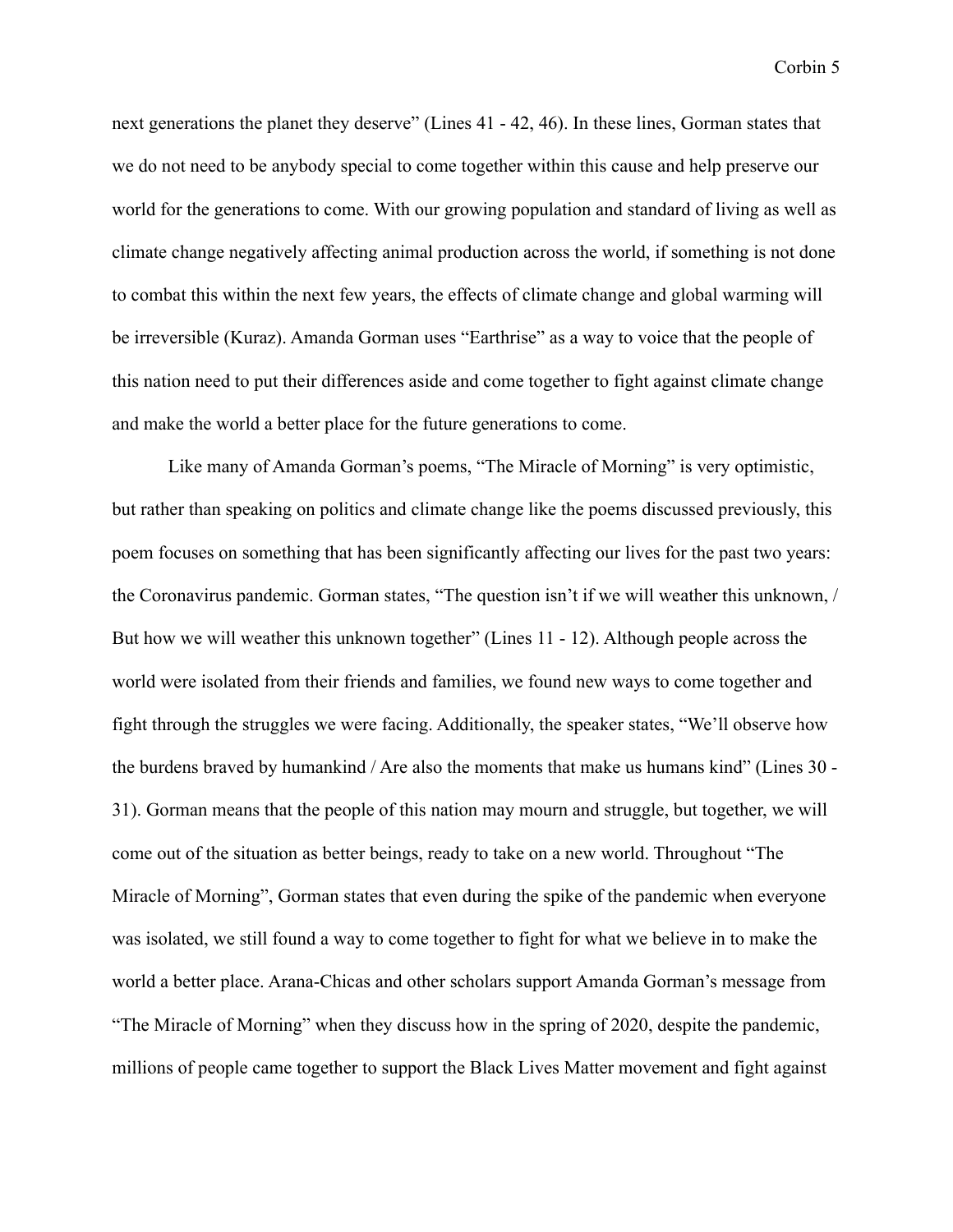the inequality and systematic racism that is spread throughout our nation and its policies (1). Gorman's poem, "The Miracle of Morning," promotes togetherness even in isolation and perseverance when fighting for equality and justice throughout our nation.

Amanda Gorman's works of poetry range from poems written on politics and social injustices, climate change, and the Coronavirus pandemic, but somehow they all support the same message of unity, fight, and perseverance. Her most well known poem, "The Hill we Climb" focuses on politics and social injustices, while "Earthrise" focuses on fighting against climate change and conserving the world we know and love, and finally, "The Miracle of Morning" discusses the effects that the Coronavirus pandemic had on our nation. Teenagers and young adults across the country have been truly influenced by Amanda Gorman and her work. There is a new found idea within the younger generations that they can make a difference in this world and that now is the time for change, which is something that so many prior generations were lacking beforehand. Amanda Gorman uses her poetry to challenge the narrative of our country's history in a creative and approachable way, while her words foster a sense of community throughout the nation to leave the world better than we found it for the generations to come.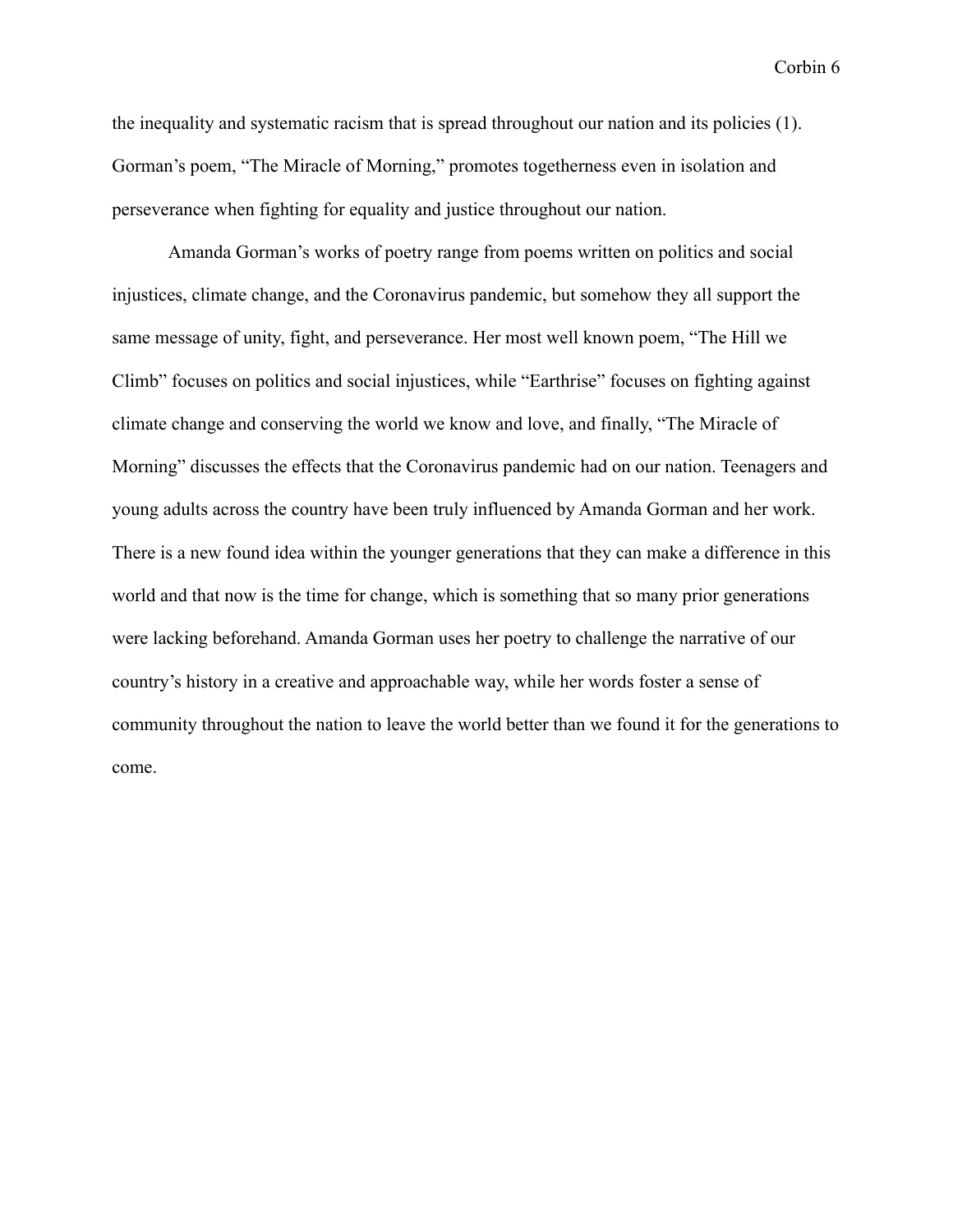#### Works Cited

Arana-Chicas, Evelyn, et al. "'I Felt What Was Happening in Our Country [USA] with Race Was So Much Scarier than the [COVID-19] Virus.' Black Lives Matter Protesters' Beliefs and Practices During the COVID-19 Pandemic." *Online Journal of Health Ethics*, vol. 17, no. 1, Winter 2021, pp. 1–11. *Journal of Health Ethics*,

[https://doi-org.ezgcc.vccs.edu/10.18785/jhe.1701.02.](https://doi-org.ezgcc.vccs.edu/10.18785/jhe.1701.02)

- Byrd, Merry. "The Sankofa Spirit of Afro-futurisms in Who Fears Death and Riot Baby." *Femspec*, vol. 21, no. 1, Jan. 2021, pp. 45+. *Gale Literature Resource Center*, link.gale.com/apps/doc/A674188602/GLS?u=viva2\_gcc&sid=bookmark-GLS&xid=21ac e142.
- Errington, Patrick, et al. "Difficulty and pleasure in the comprehension of verb-based metaphor sentences: A behavioral study." *PLoS ONE*, vol. 12, no. 2, 2022. *Gale In Context: Opposing Viewpoints*, link.gale.com/apps/doc/A693142078/OVIC?u=viva2\_gcc&sid=bookmark-OVIC&xid=a

d24cc22.

- Gorman, Amanda. "Earthrise." 2018.
- —. "The Hill We Climb." *Call Us What We Carry.* 2021.
- —. "The Miracle of Morning." *Call Us What We Carry.* 2021.
- Kuraz, Belete, et al. "Climate Change Impacts on Animal Production and Contribution of Animal Production Sector to Global Climate Change: A Review." *Agricultural Science Digest*, vol. 41, no. 4, Dec. 2021, pp. 523–30. *EBSCOhost*,

<https://doi-org.ezgcc.vccs.edu/10.18805/ag.D-344>.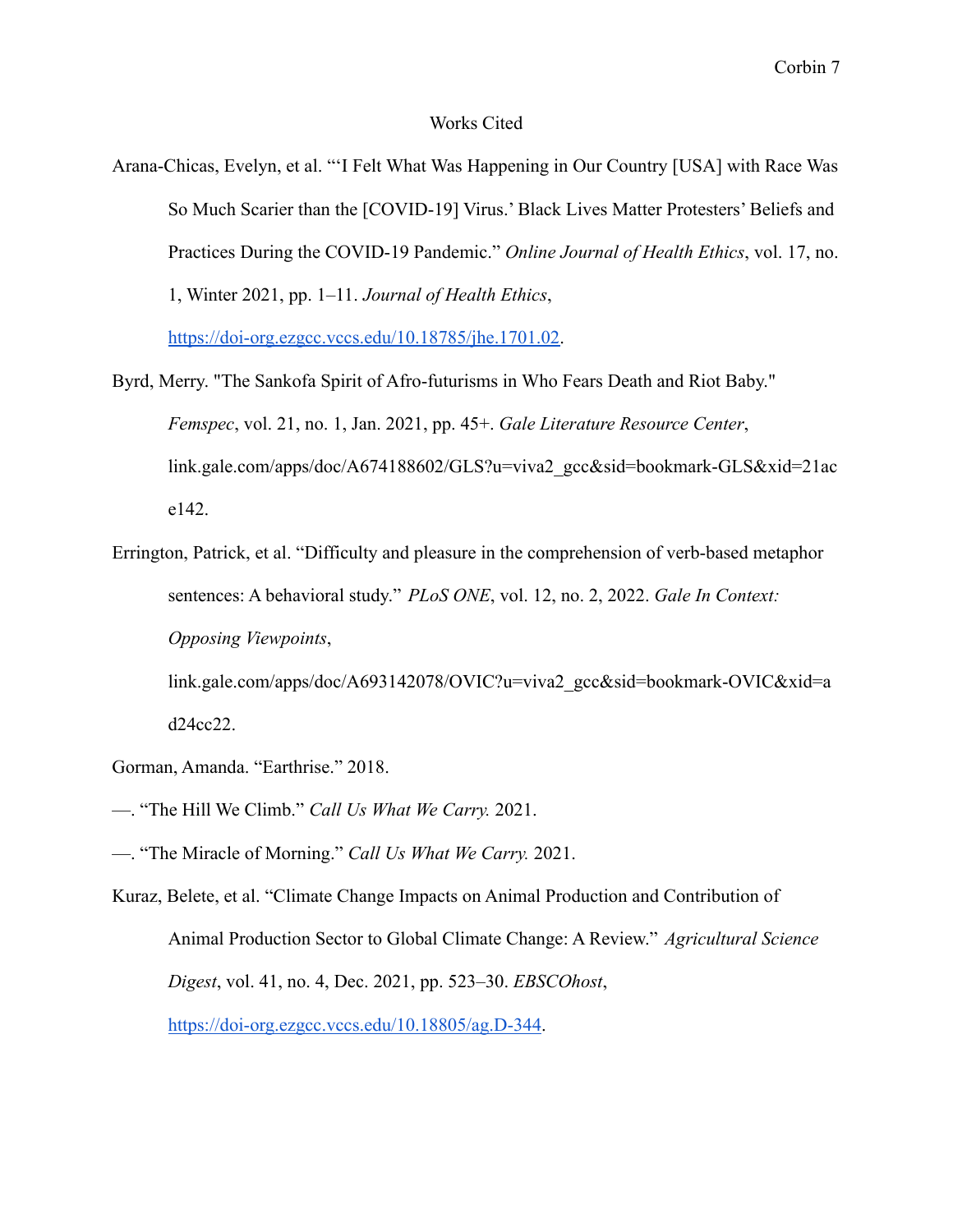Martin, Lori. "Editorial Note by Lori Martin, Poetry Editor." *The Midwest Quarterly*, vol. 62, no. 4, Summer 2021, pp. 297+. *Gale Literature Resource Center*, link.gale.com/apps/doc/A671572344/GLS?u=viva2\_gcc&sid=bookmark-GLS&xid=cc26

St. Felix, Doreen. "How Amanda Gorman Became So Much More Than a Literary Star." *Vogue*, 7 April 2021, [https://www.vogue.com/article/amanda-gorman-cover-may-2021.](https://www.vogue.com/article/amanda-gorman-cover-may-2021)

Zelazko, Alicja. "Amanda Gorman". *Encyclopedia Britannica*, 8 Dec. 2021,

<https://www.britannica.com/biography/Amanda-Gorman>.

0944.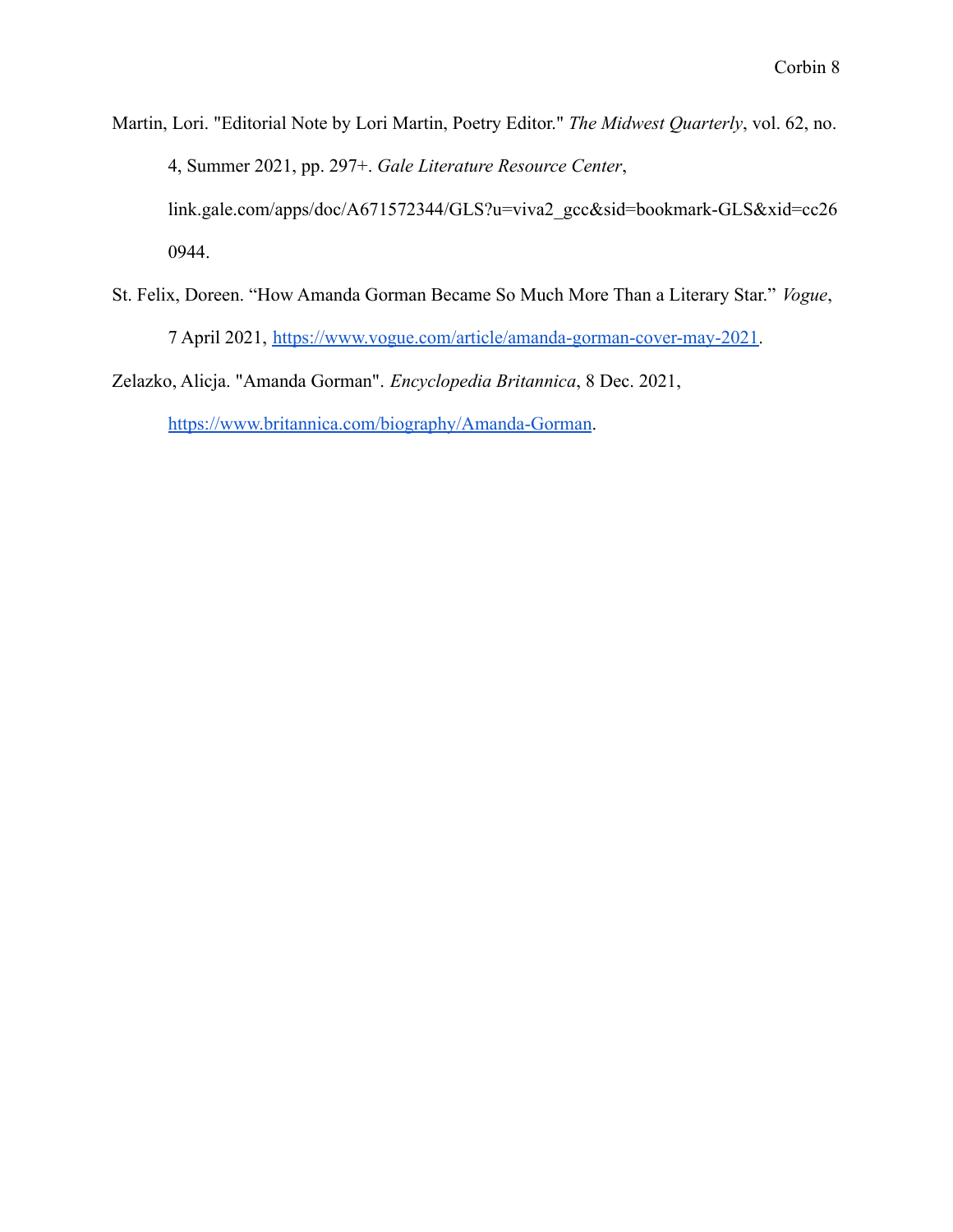## **The Hill We Climb**

When day comes, we ask ourselves, where can we find light In this never-ending shade? The loss we carry. A sea we must wade.

We braved the belly of the beast., We've learned that quiet isn't always peace, And the norms and notions of what "just is" Isn't always justice.

And yet the dawn is ours before we knew it.

Somehow we do it.

Somehow we weathered and witnessed a nation that isn't broken, but simply unfinished.

We, the successors of a country and a time Where a skinny Black girl descended from slaves and raised by a single mother, Can dream of becoming president, Only to find herself reciting for one.

And, yes, we are far from polished, far from pristine,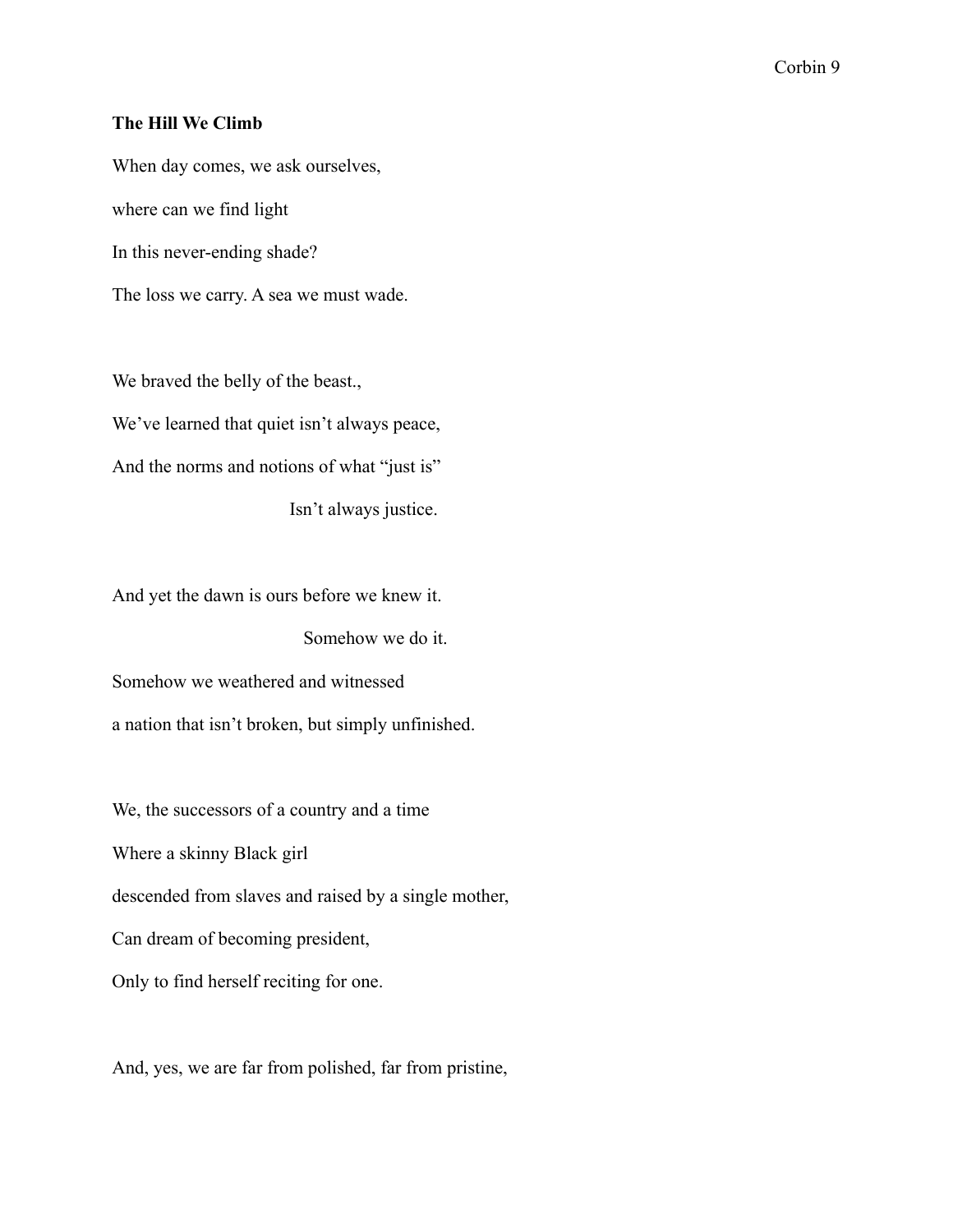But that doesn't mean we are striving to form a union that is

perfect.

We are striving to forge our union with purpose.

To compose a country committed To all cultures, colors, characters And conditions of man. And so we lift our gazes not To what stands between us, But what stands before us. We close the divide, Because we know to put Our future first, we must first Put our differences aside.

We lay down our arms So we can reach out our arms to one another. We seek harm to none, and harmony for all. Let the globe, if nothing else, say this is true: That even as we grieved, we grew. That even as we hurt, we hoped.

That even as we tired, we tried.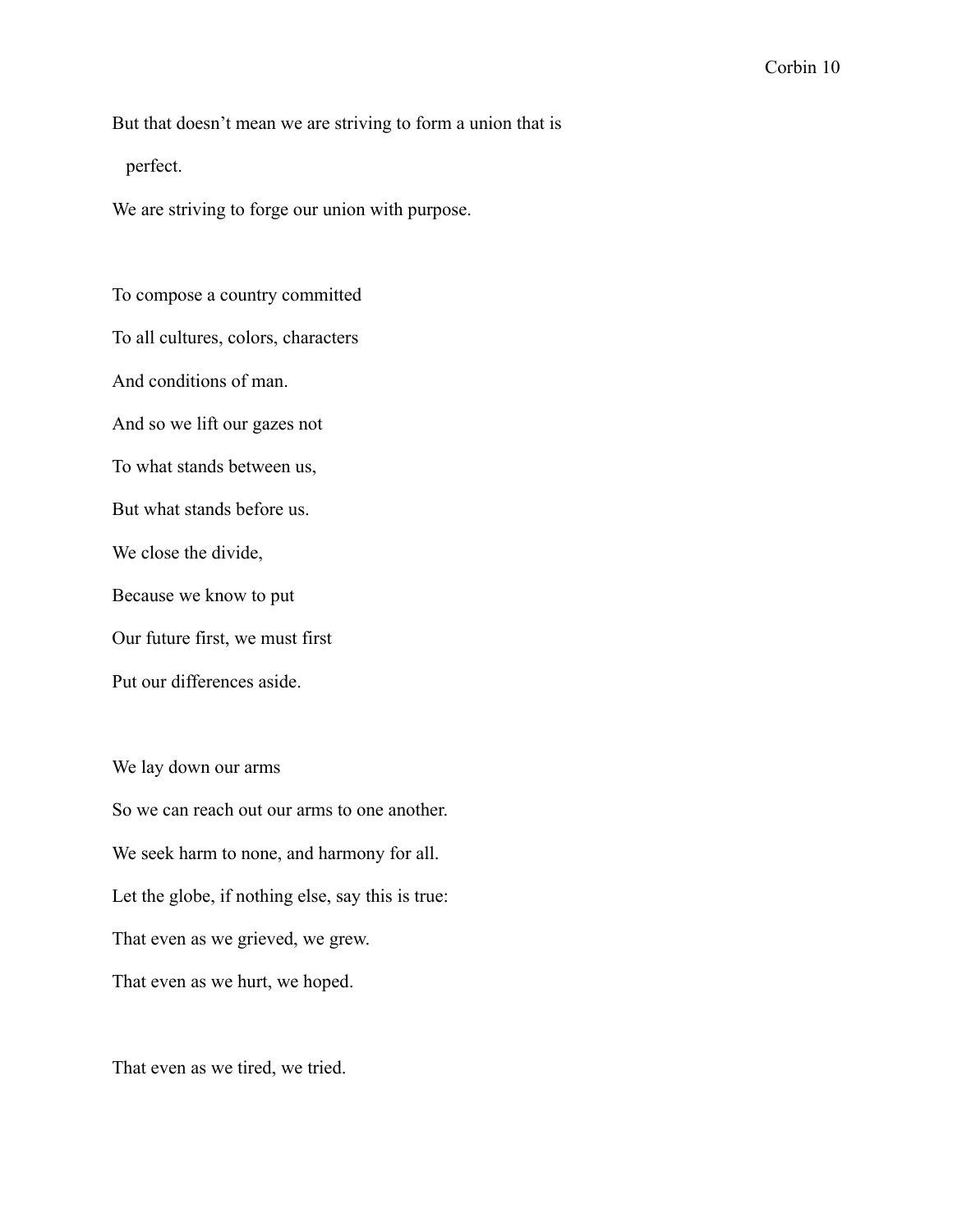That we'll forever be tied together, Victorious, Not because we will never again know defeat, But because we will never again sow division.

Scripture tells us to envision that:

"Everyone shall sit under their own vine and fig tree,

And no one shall make them afraid."

If we're to live up to our own time, then victory

won't lie in the blade, but in all the bridges we've made.

That is the promised glade,

The hill we climb, if only we dare it:

Because being American is more than a pride we inherit –

It's the past we step into and how we repair it.

We've seen a force that would shatter our nation rather

than share it.

Would destroy our country if it meant delaying

democracy.

And this effort very nearly succeeded.

But while democracy can be periodically delayed,

It can never be permanently defeated.

In this truth, in this faith we trust,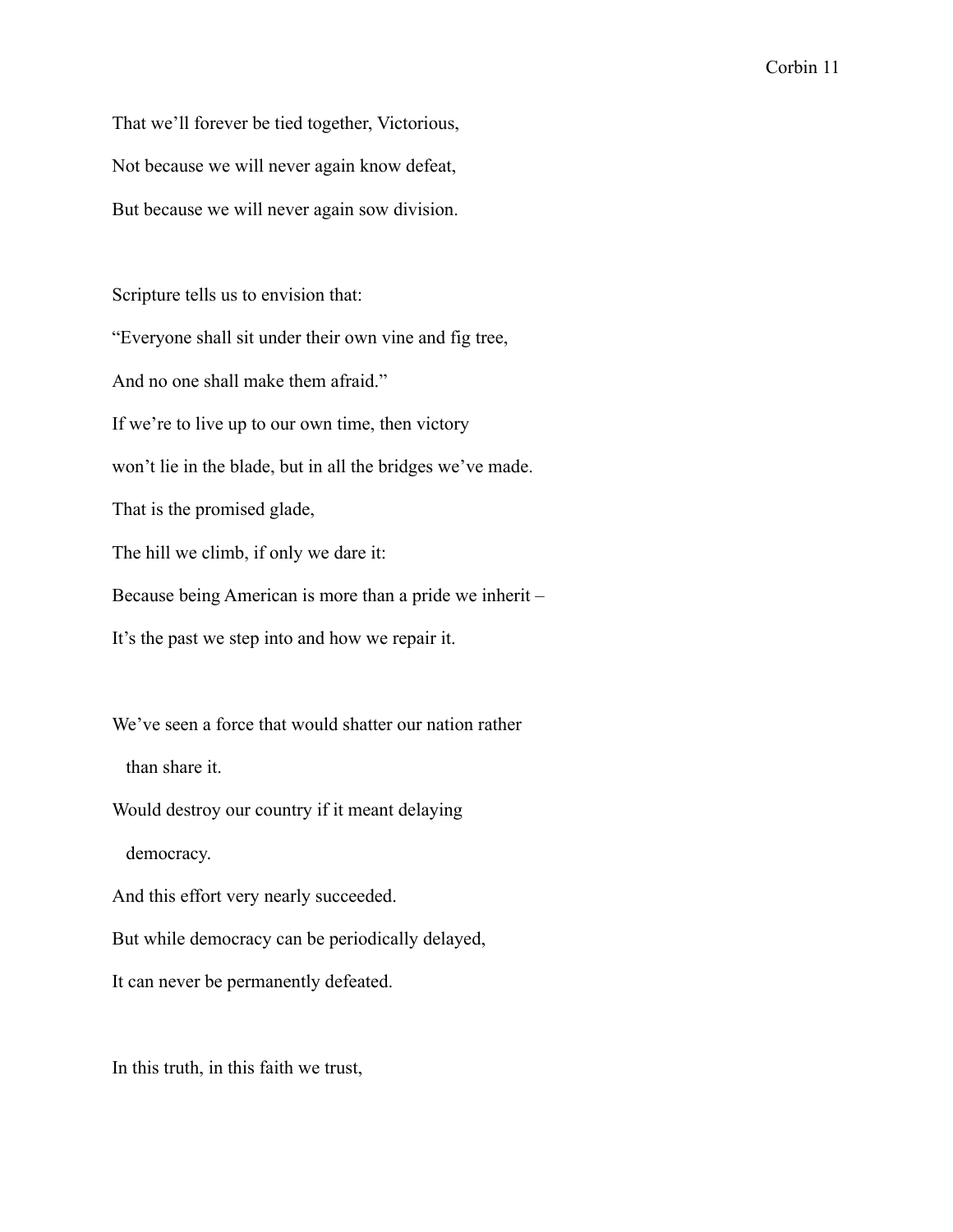For while we have our eyes on the future,

History has its eyes on us.

This is the era of just redemption. We feared at its inception. We did not feel prepared to be the heirs Of such a terrifying hour. But within it we found the power To author a new chapter, To offer hope and laughter to ourselves.

So, while once we asked: How could we possibly prevail

over catastrophe?

Now we assert: How could catastrophe possibly prevail over us?

We will not march back to what was,

But move to what shall be:

A country that is bruised but whole,

Benevolent but bold,

Fierce and free.

We will not be turned around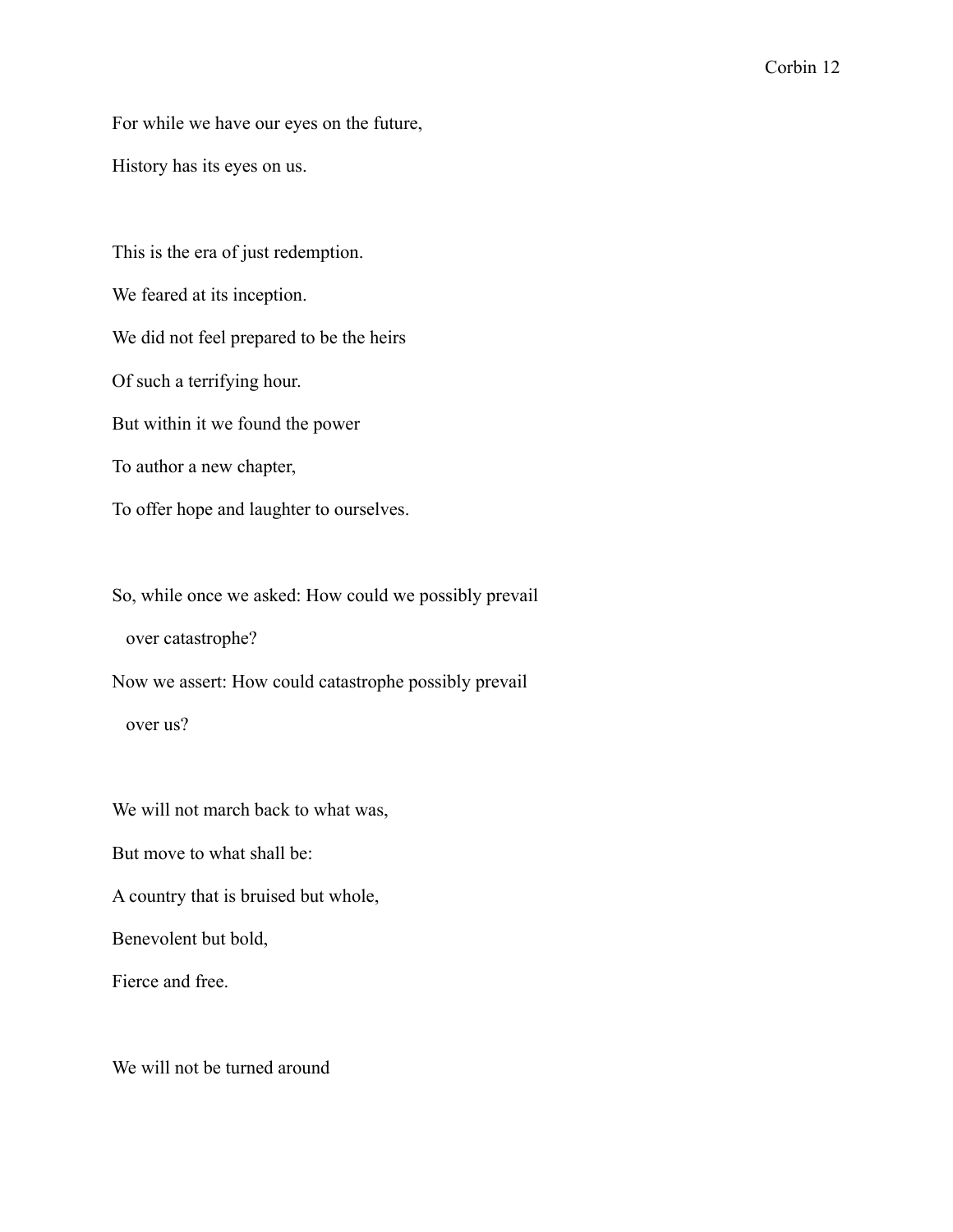Or interrupted by intimidation. Because we know our inaction and inertia Will be the inheritance of the next generation. Our blunders become their burdens. But one thing is certain: If we merge mercy with might, and might with right, Then love becomes our legacy, And change our children's birthright.

So let us leave behind a country better than the one we were left.

With every breath from our bronze-pounded chests,

We will raise this wounded world into a wondrous one.

We will rise from the golden hills of the West! We will rise from the windswept Northeast, where our forefathers first realized revolution! We will rise from the lake-rimmed cities of the Midwestern states!

We will rise from the sunbaked South!

We will rebuild, reconcile, and recover, In every known nook of our nation,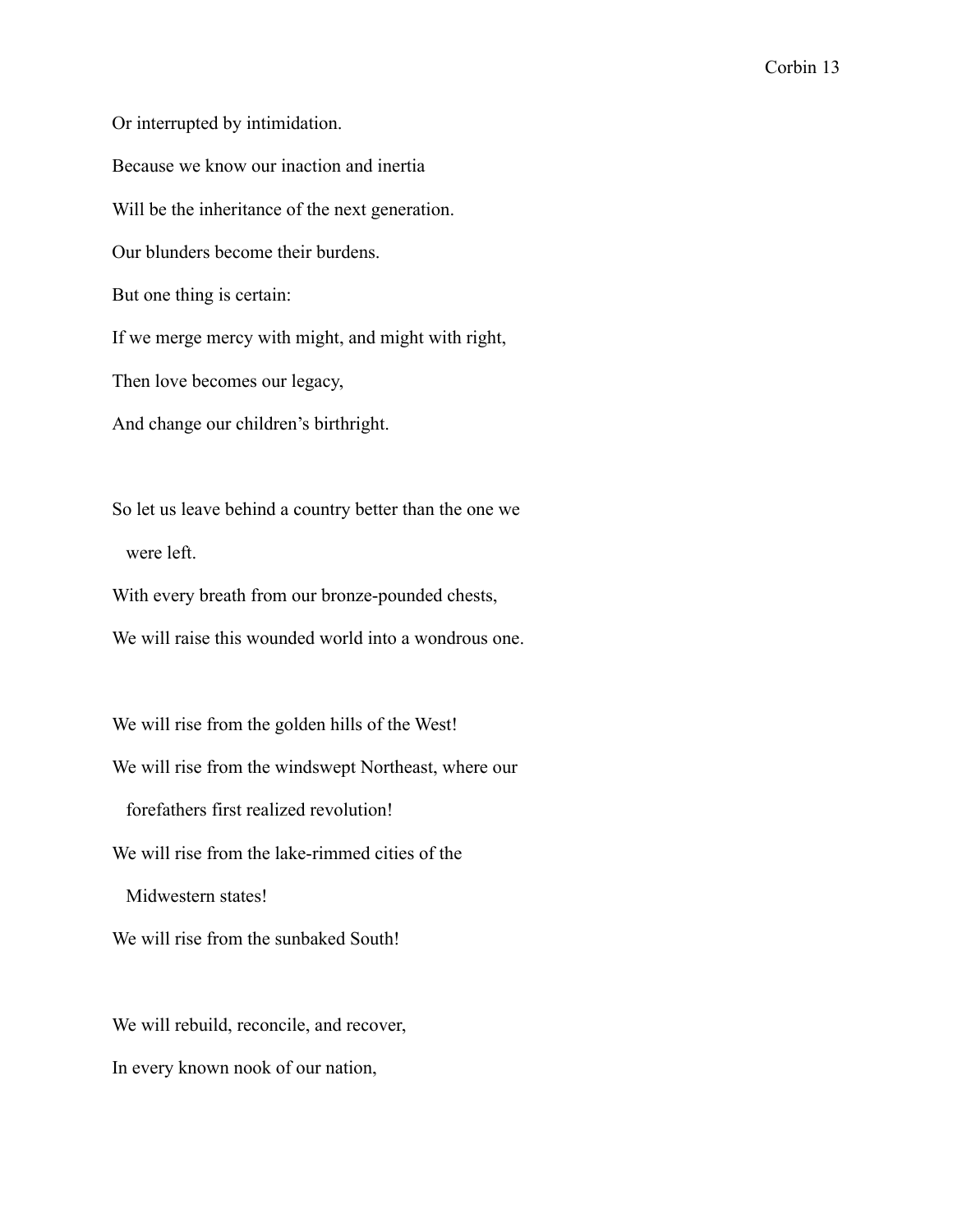In every corner called our country,

Our people diverse and dutiful.

We'll emerge, battered and beautiful.

When day comes, we step out of the shade, Aflame and unafraid. The new dawn balloons as we free it, For there is always light, If only we're brave enough to see it. If only we're brave enough to be it.

## **Earthrise**

On Christmas Eve, 1968, astronaut Bill Anders Snapped a photo of the earth As Apollo 8 orbited the moon.

Those three guys

Were surprised

To see from their eyes

Our planet looked like an earthrise

A blue orb hovering over the moon's gray horizon,

with deep oceans and silver skies.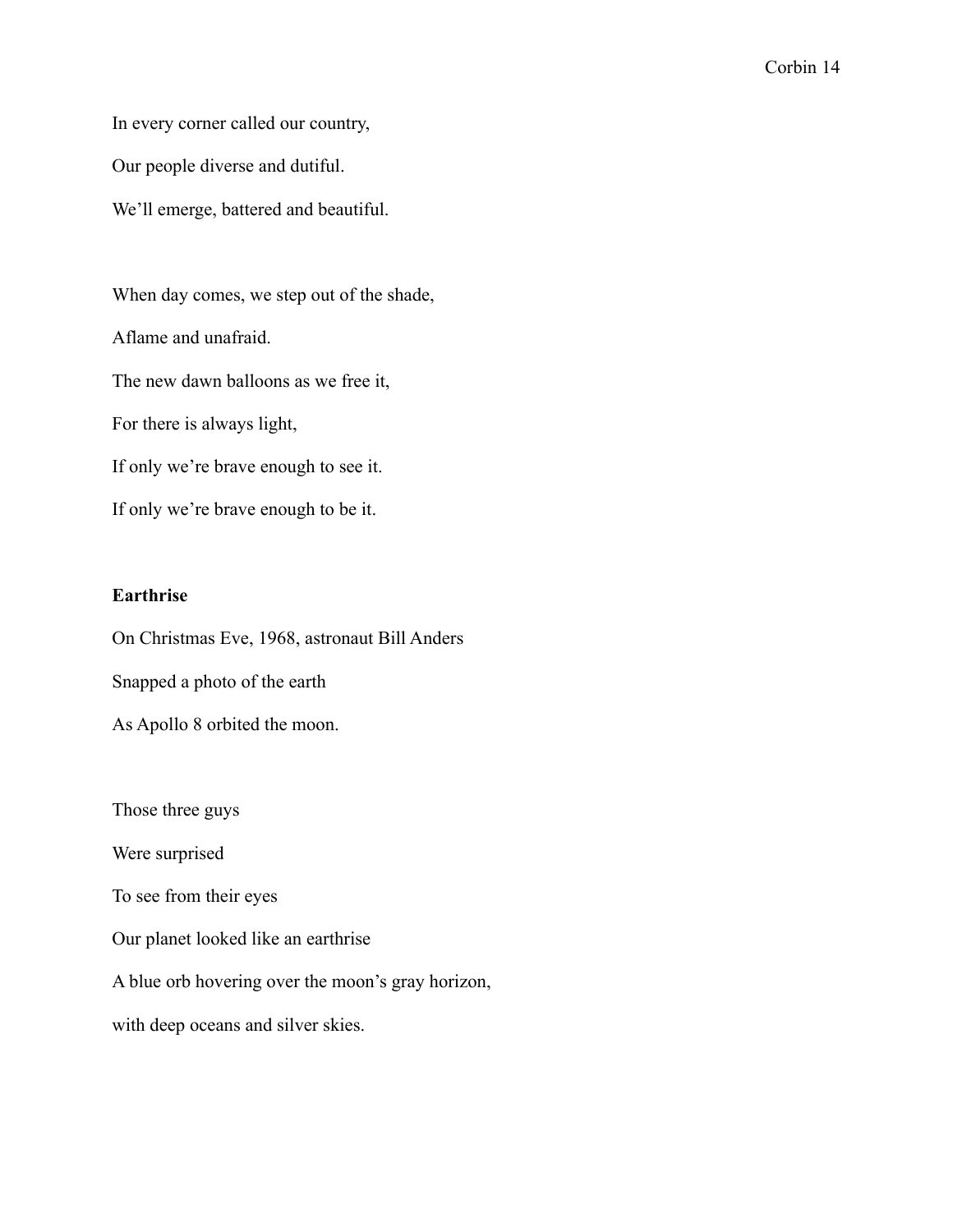It was our world's first glance at itself Our first chance to see a shared reality, A declared stance and a commonality;

A glimpse into our planet's mirror, And as threats drew nearer, Our own urgency became clearer, As we realize that we hold nothing dearer than this floating body we all call home.

## We've known

That we're caught in the throes

Of climactic changes some say

Will just go away,

While some simply pray

To survive another day;

For it is the obscure, the oppressed, the poor,

Who when the disaster

Is declared done,

Still suffer more than anyone.

Climate change is the single greatest challenge of our time,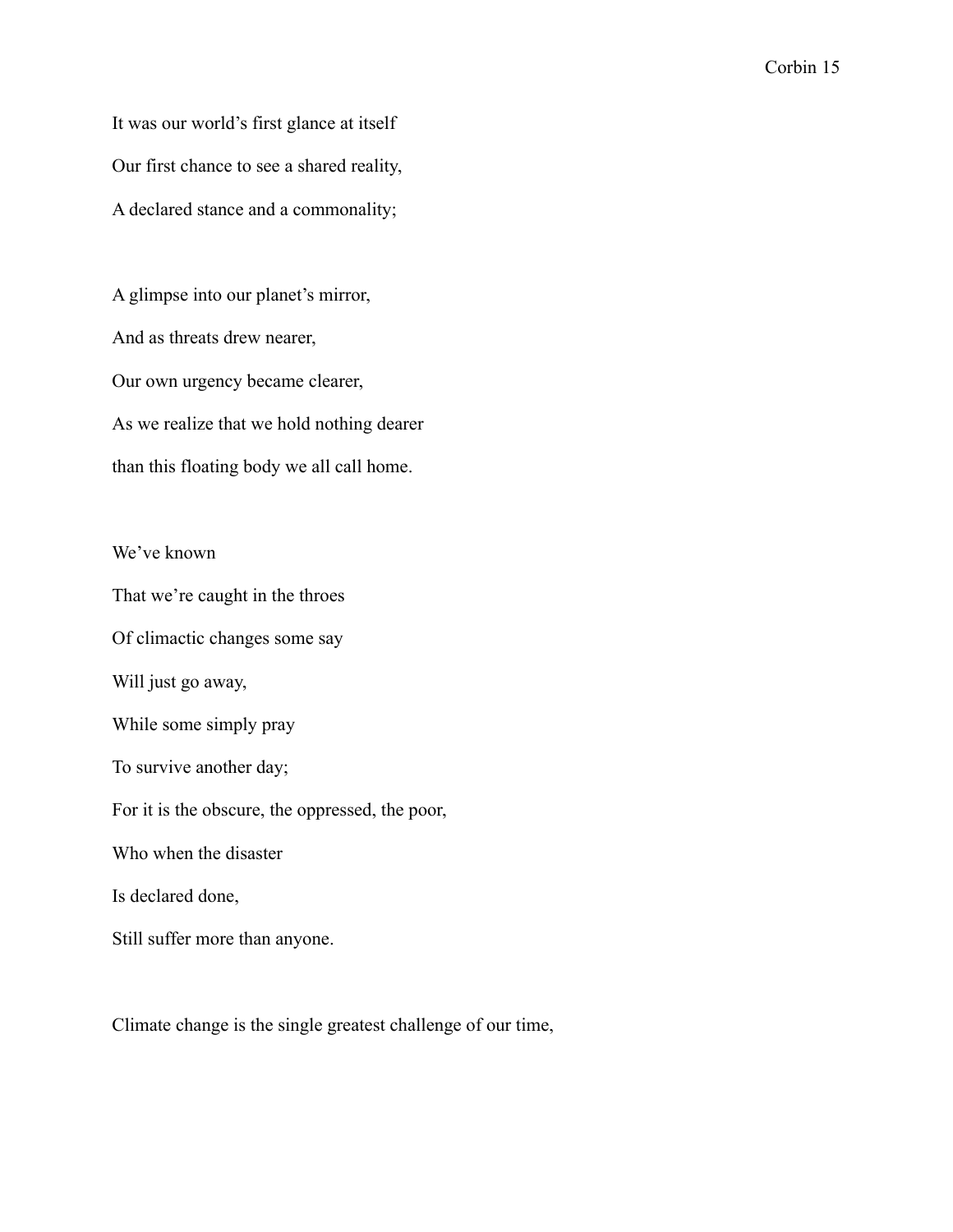Of this, you're certainly aware. It's saddening, but I cannot spare you From knowing an inconvenient fact, because It's getting the facts straight that gets us to act and not to wait.

So I tell you this not to scare you, But to prepare you, to dare you

To dream a different reality,

Where despite disparities We all care to protect this world, This riddled blue marble, this little true marvel To muster the verve and the nerve To see how we can serve Our planet. You don't need to be a politician To make it your mission to conserve, to protect, To preserve that one and only home That is ours, To use your unique power

To give next generations the planet they deserve.

We are demonstrating, creating, advocating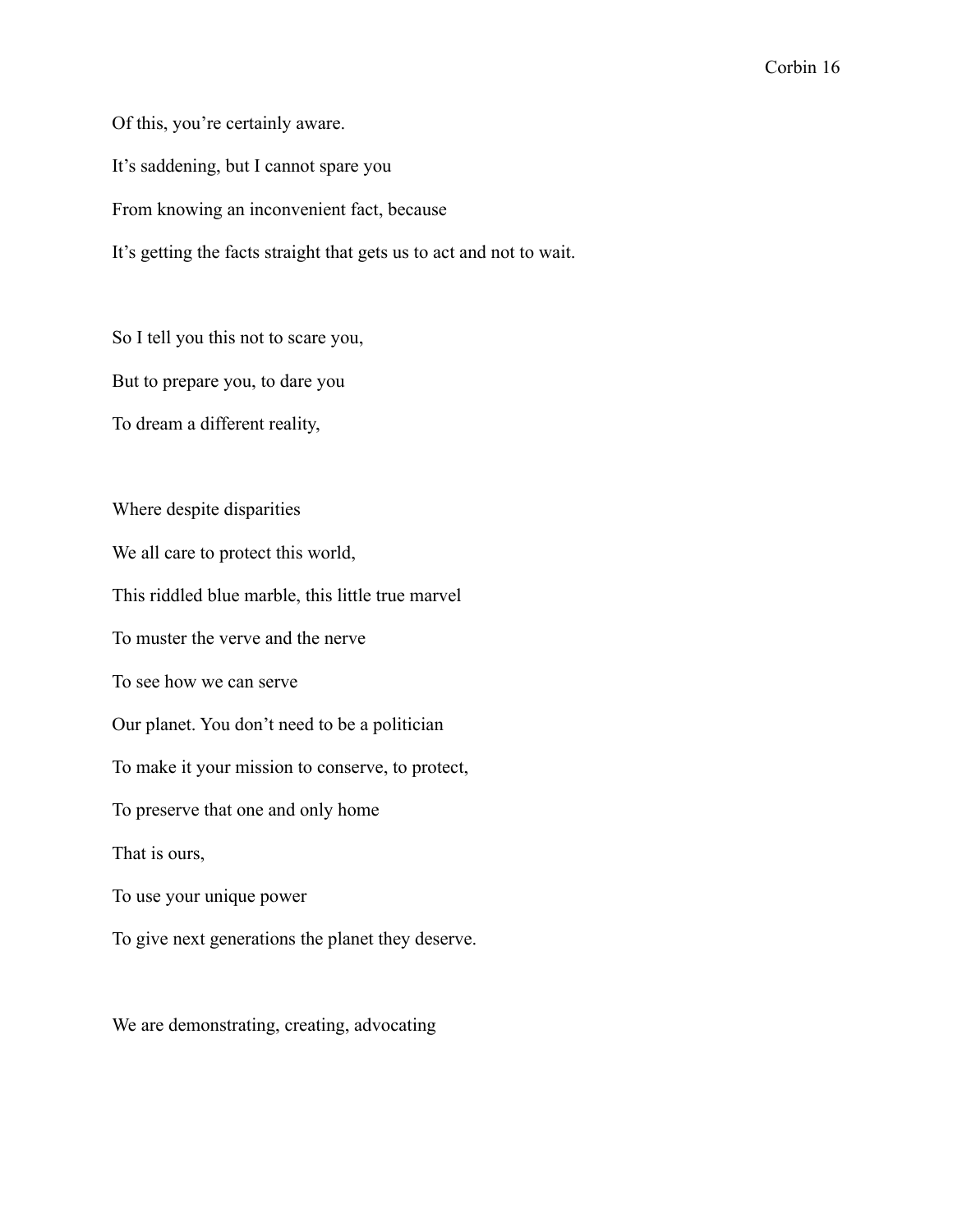We heed this inconvenient truth, because we need to be anything but lenient

With the future of our youth.

And while this is a training, in sustaining the future of our planet, There is no rehearsal. The time is Now Now Now, Because the reversal of harm, And protection of a future so universal Should be anything but controversial. So, earth, pale blue dot We will fail you not.

Just as we chose to go to the moon

We know it's never too soon

To choose hope.

We choose to do more than cope

With climate change

We choose to end it—

We refuse to lose.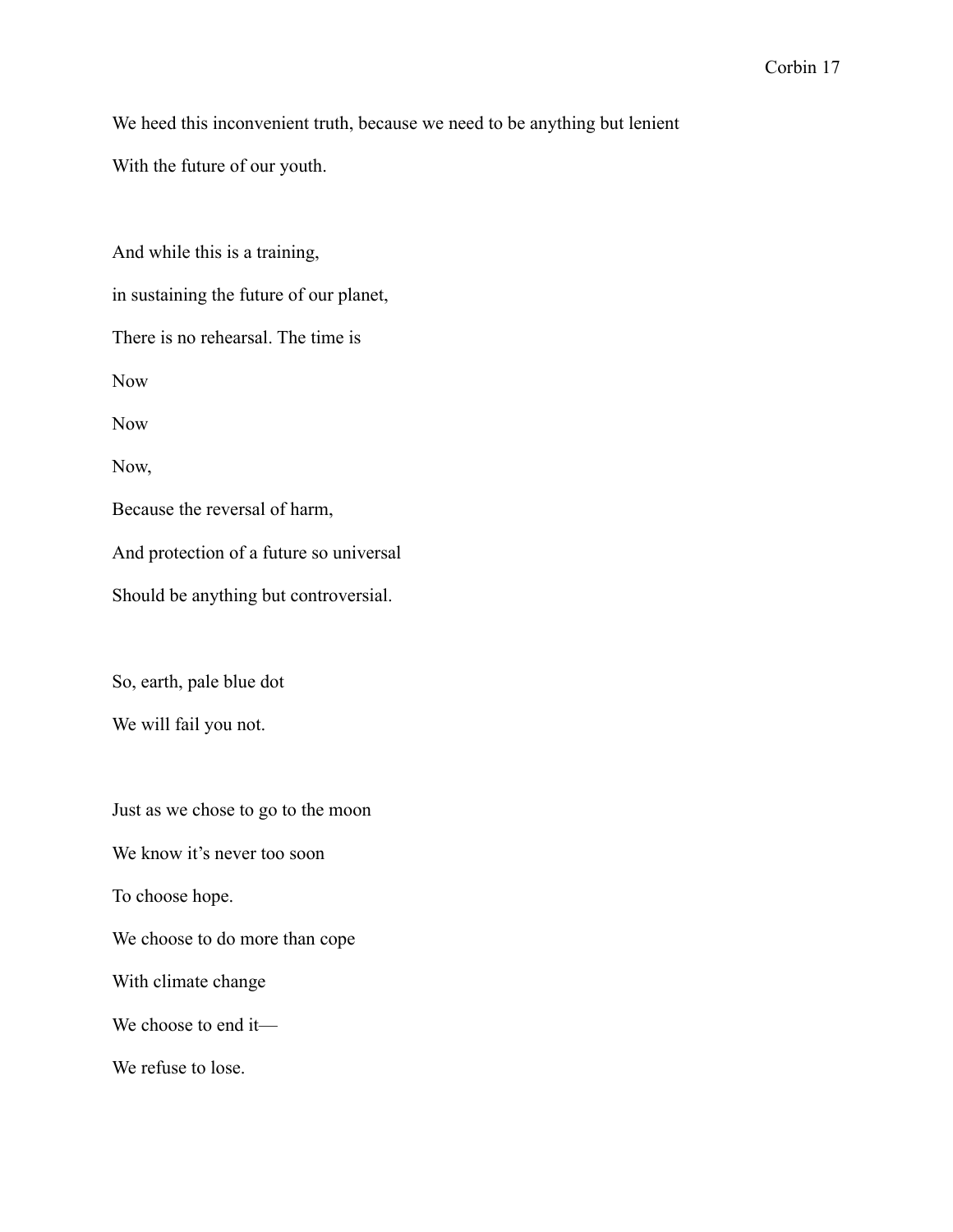Together we do this and more Not because it's very easy or nice But because it is necessary, Because with every dawn we carry the weight of the fate of this celestial body orbiting a star. And as heavy as that weight sounded, it doesn't hold us down, But it keeps us grounded, steady, ready, Because an environmental movement of this size Is simply another form of an earthrise.

To see it, close your eyes.

Visualize that all of us leaders in this room and outside of these walls or in the halls, all of us changemakers are in a spacecraft, Floating like a silver raft in space, and we see the face of our planet anew. We relish the view; We witness its round green and brilliant blue, Which inspires us to ask deeply, wholly: What can we do? Open your eyes. Know that the future of this wise planet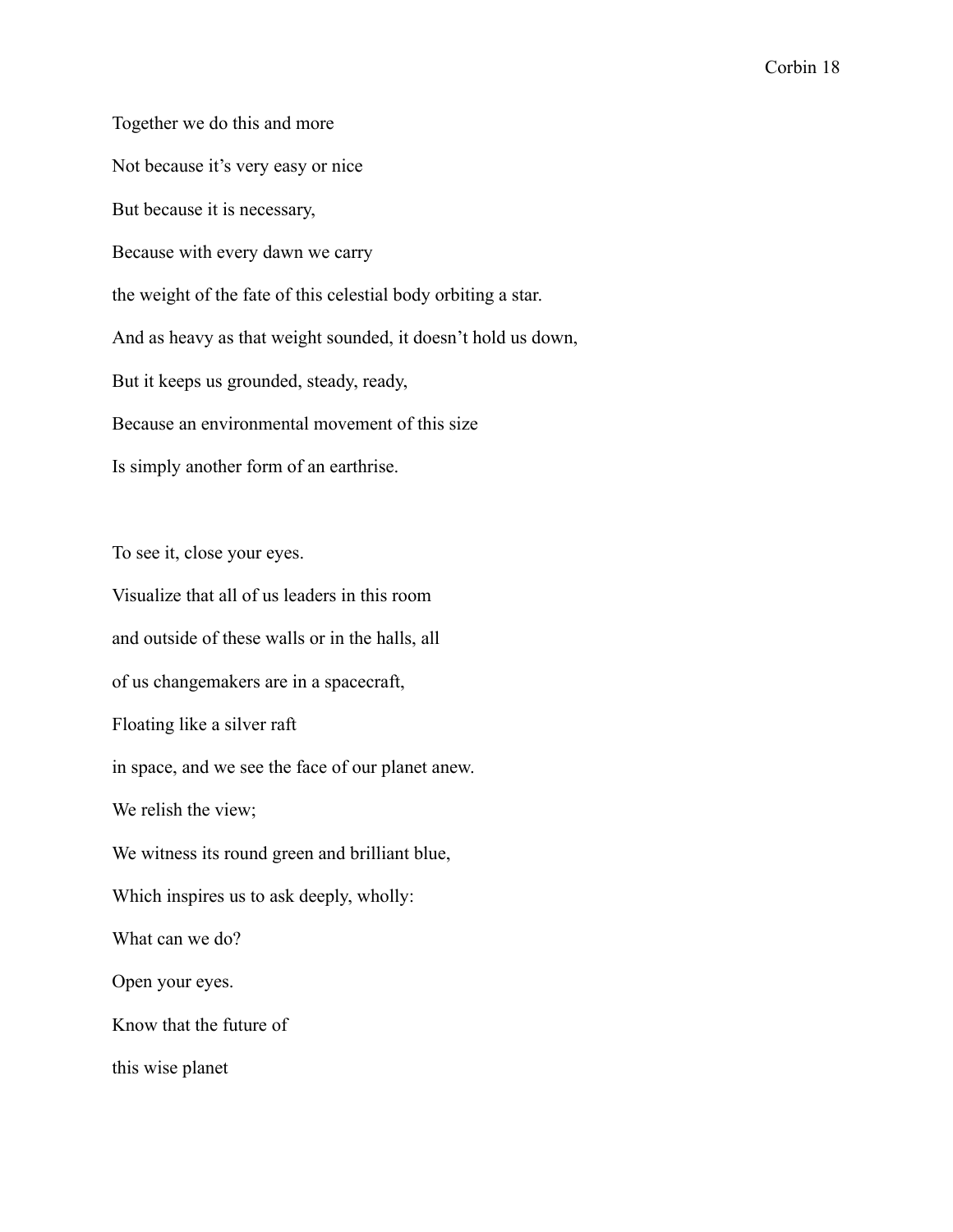Lies right in sight: Right in all of us. Trust this earth uprising. All of us bring light to exciting solutions never tried before For it is our hope that implores us, at our uncompromising core, To keep rising up for an earth more than worth fighting for.

## **The Miracle of Morning**

I thought I'd awaken to a world in mourning. Heavy clouds crowding, a society storming. But there's something different on this golden morning. Something magical in the sunlight, wide and warming.

I see a dad with a stroller taking a jog. Across the street, a bright-eyed girl chases her dog. A grandma on a porch fingers her rosaries. She grins as her young neighbor brings her groceries.

While we might feel small, separate, and all alone, Our people have never been more closely tethered. The question isn't if we will weather this unknown, But how we will weather this unknown together.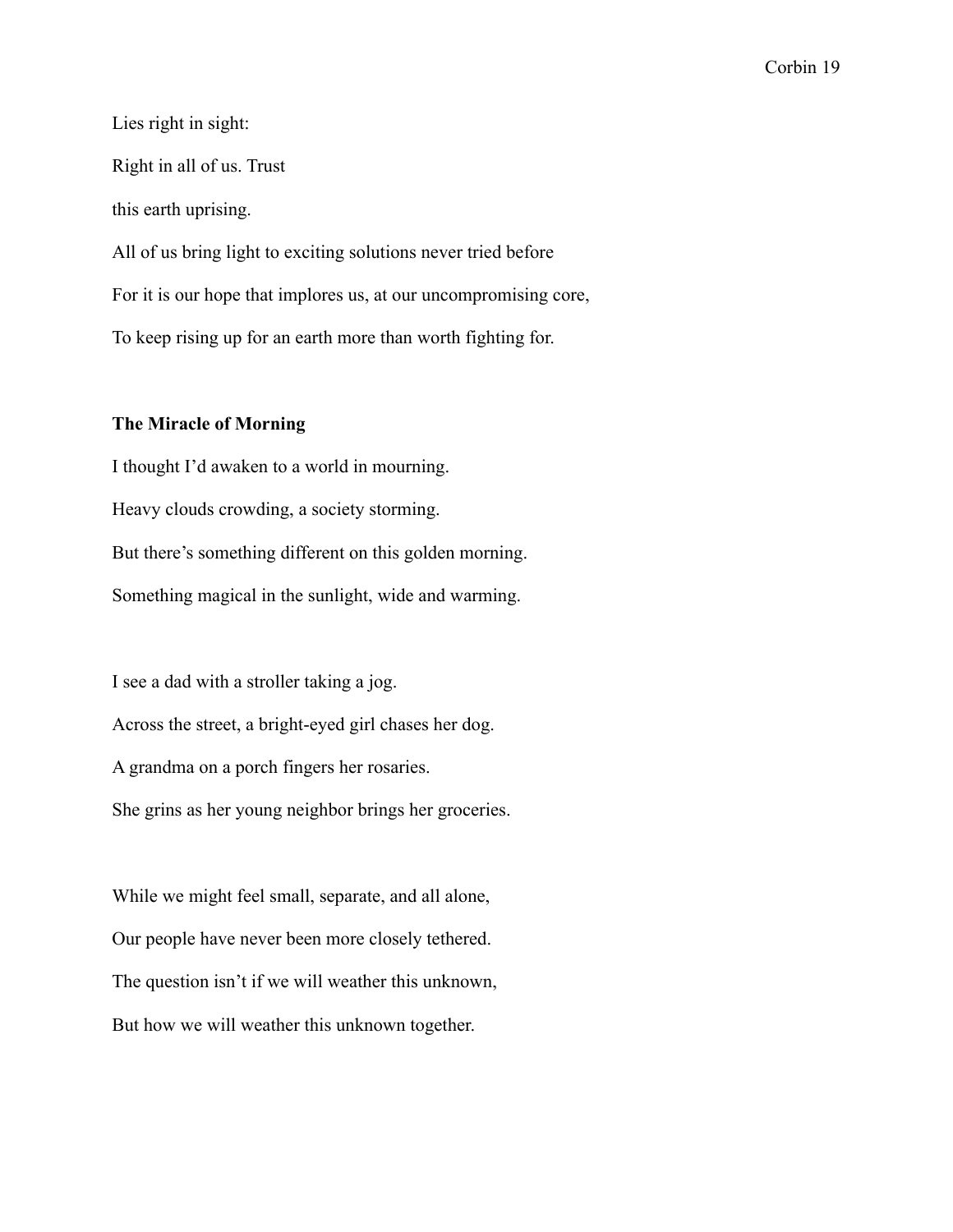So on this meaningful morn, we mourn and we mend. Like light, we can't be broken, even when we bend.

As one, we will defeat both despair and disease. We stand with healthcare heroes and all employees; With families, libraries, schools, waiters, artists; Businesses, restaurants, and hospitals hit hardest.

We ignite not in the light, but in lack thereof, For it is in loss that we truly learn to love. In this chaos, we will discover clarity. In suffering, we must find solidarity.

For it's our grief that gives us our gratitude, Shows us how to find hope, if we ever lose it. So ensure that this ache wasn't endured in vain: Do not ignore the pain. Give it purpose. Use it.

Read children's books, dance alone to DJ music. Know that this distance will make our hearts grow fonder. From a wave of woes our world will emerge stronger.

We'll observe how the burdens braved by humankind